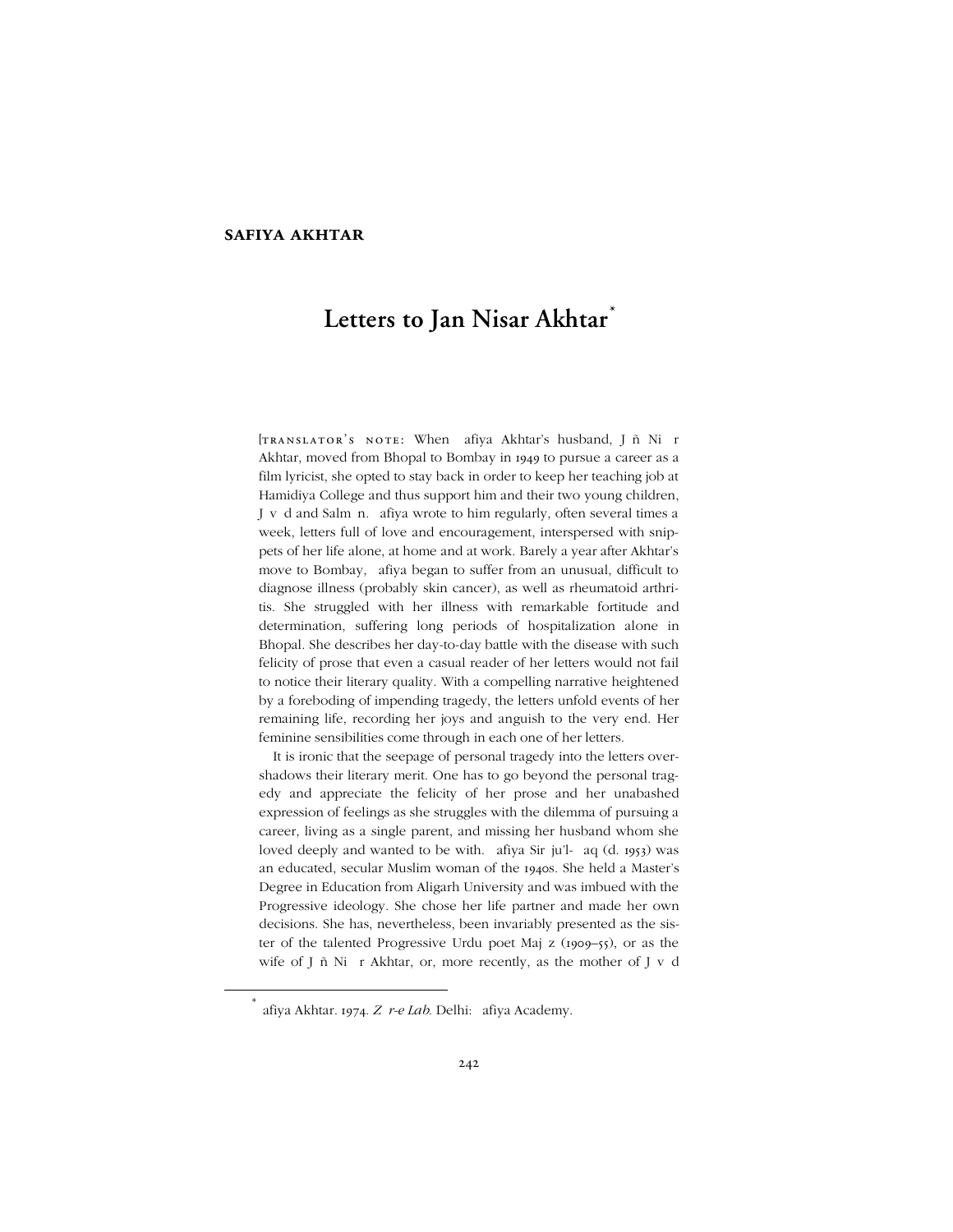#### SAFIYA AKHTAR • 243

#### Akhtar.

Although her letters were published in book form in two volumes titled *Harf-e Āshnā* and Zēr-e Labby Maktaba Jāmi'a in 1955, some two years after her death, they have never been examined from a literary perspective and have gone unnoticed in feminist retrieval histories and anthologies of women's writings. Asgar Vajāhat's Hindi translation of her letters, titled *Tumhārē Nām*, published by Rajkamal Prakashan (2004) will undoubtedly give them wider circulation, a fresh currency and perhaps recognition for their own merit.

Letter writing is an important part of literary language and its canon. In Urdu, the first name that springs to mind in this regard is that of Galib whose letters are emblematic of the range and creative potential of the genre. Galib wrote brilliant prose, sparkling with witticisms. I'm not, of course, comparing Şafiya with Galib, I'm simply drawing attention to the polarity and scope of the genre in Urdu. Safiya's letters are earthy, embodying a woman's inner feelings and thoughts: how she looks forward to wearing a new red blouse, how she feels when racked by fever, her joy in buying a new quilt for her husband, motherly pride in her children's accomplishments at school, and so on. On another level, the letters sound like poems or ghazals. She speaks of the distances and silences of separation (*fir* $\bar{q}q$ ) and of the longing for union (*vasl*), of moral strength in the face of difficulties, and of dignity and pride in the midst of anguish.

As translator, I have tried to sustain the warmth of the original language by using endearments that sound "right" in English and maintaining consistency of choice. For example, I have translated 'aziz as dearest, *sāthi* as partner, and so on. I could find no English equivalent to convey the depth of meaning subsumed in the seemingly simple letter-closing endearment *tumhārī*, for which "yours" sounded banal and dull. But I think that by juxtaposing the name of the letter writer with "your," as in "Your Şafiya," I have been able to convey the nuance of *tumbāri*.

# **Last Letters**

Maḥbūb Manzil Bhopal 22 December 1949

# Dearest Akhtar,

I got your letter after an excruciating wait. I couldn't deliver your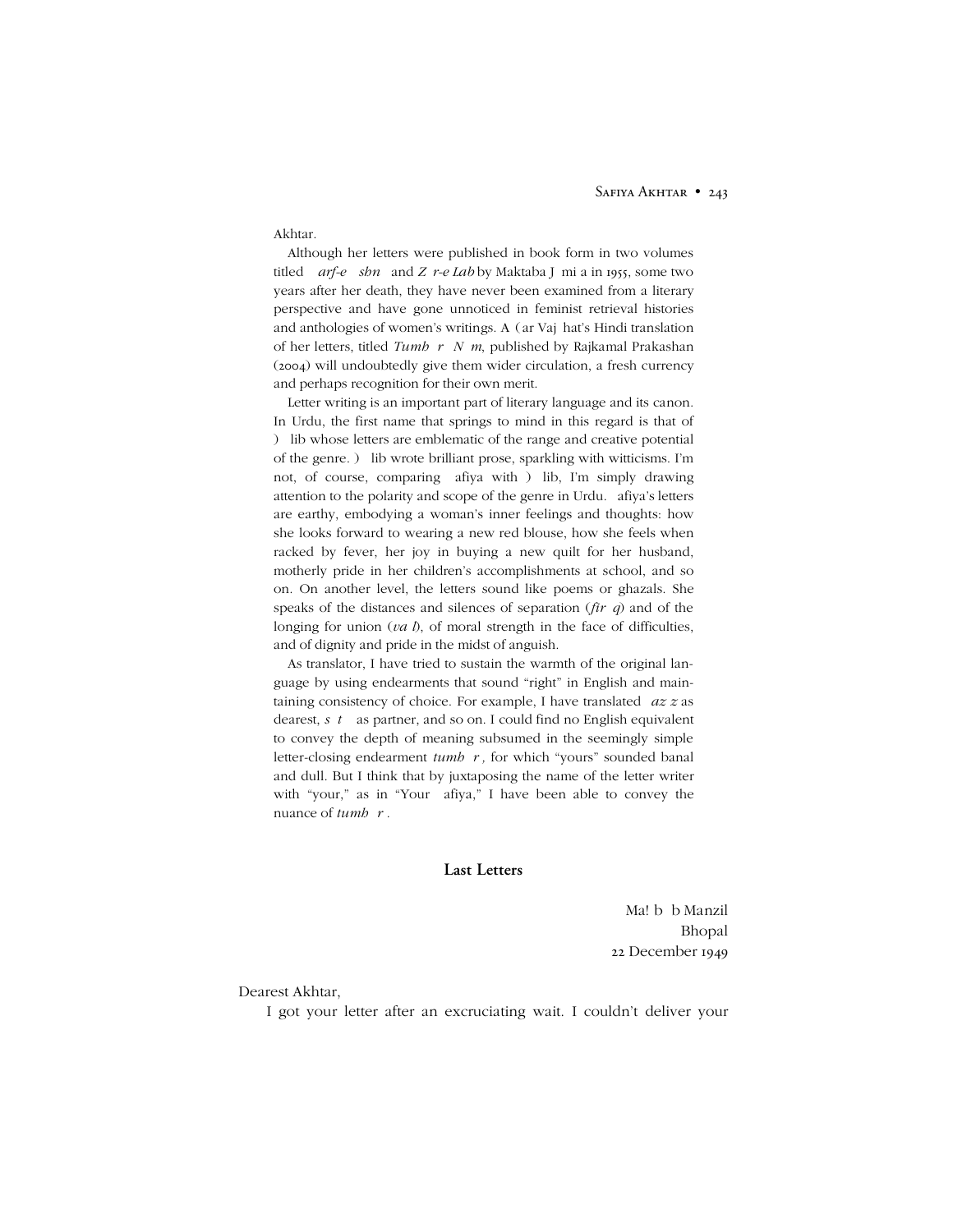resignation letter to the principal today because he had left. I will take it to him tomorrow morning. It's good that you sent your resignation. That was the only way to end the prolonged mental anguish, although the comforts of life in Bhopal and the college job were so alluring. You could perceive it as a weakness in my nature or some such thing, but it would have been very difficult for me to do this. Anyway, you have given proof of your determination, and believe me, I am ready to bow my head and acquiesce to your being stronger.

I'll definitely send you money tomorrow. I am sure that you must be terribly short of cash. Don't be shy about telling me your smallest trouble and every need.

If you can manage to stay with *Ismat* for a month or two that will be great. You've known Shahid for years and 'Ismat Apa sympathizes with your cause. I'm sure you'll never be a burden for them. You're being unfair to them if you think this way.

And … don't allow yourself to feel beholden. Good and bad times all pass away. Facing a crisis with determination and constancy is proof of moral superiority. Don't let joblessness loom over your head and destroy your peace of mind. Obviously, if you want, your splendid job still awaits you, but it is a matter of your own choice, so why torment yourself? Don't start running around looking for work and neglect your health. God forbid if you were to fall sick, my beloved.

I will be able to spend these days of separation from you with all my courage and faithfulness even though my worlds at home and college both have been devastated. But Akhtar, there are many people who are suffering more than us; we have to think about them. I will not dwell on my sorrows.

I invited Akhtar Sa'id over today and spoke with him. The poor guy was awe struck. Shahāb came by this evening and talked about you all the time.

The situation in Bhopal is too awful to mention. Everyone's house is getting searched and different people are being harassed in every which way. Do look around for the possibilities of employment for me. I am willing to accept whatever offer comes along. No job is too big or small. Sorrows will feel like joy if I am with you. Talk to Sultana about this, perhaps she can think of something. If there is the slightest possibility I will join you at once and be with you. You must be short on clothing. I had packed two unstitched pyjamas—ask 'Ismat Āpā's nieces to stitch them for you. I will send for your sherwani tomorrow and dispatch it to you. All right … lots and lots of love.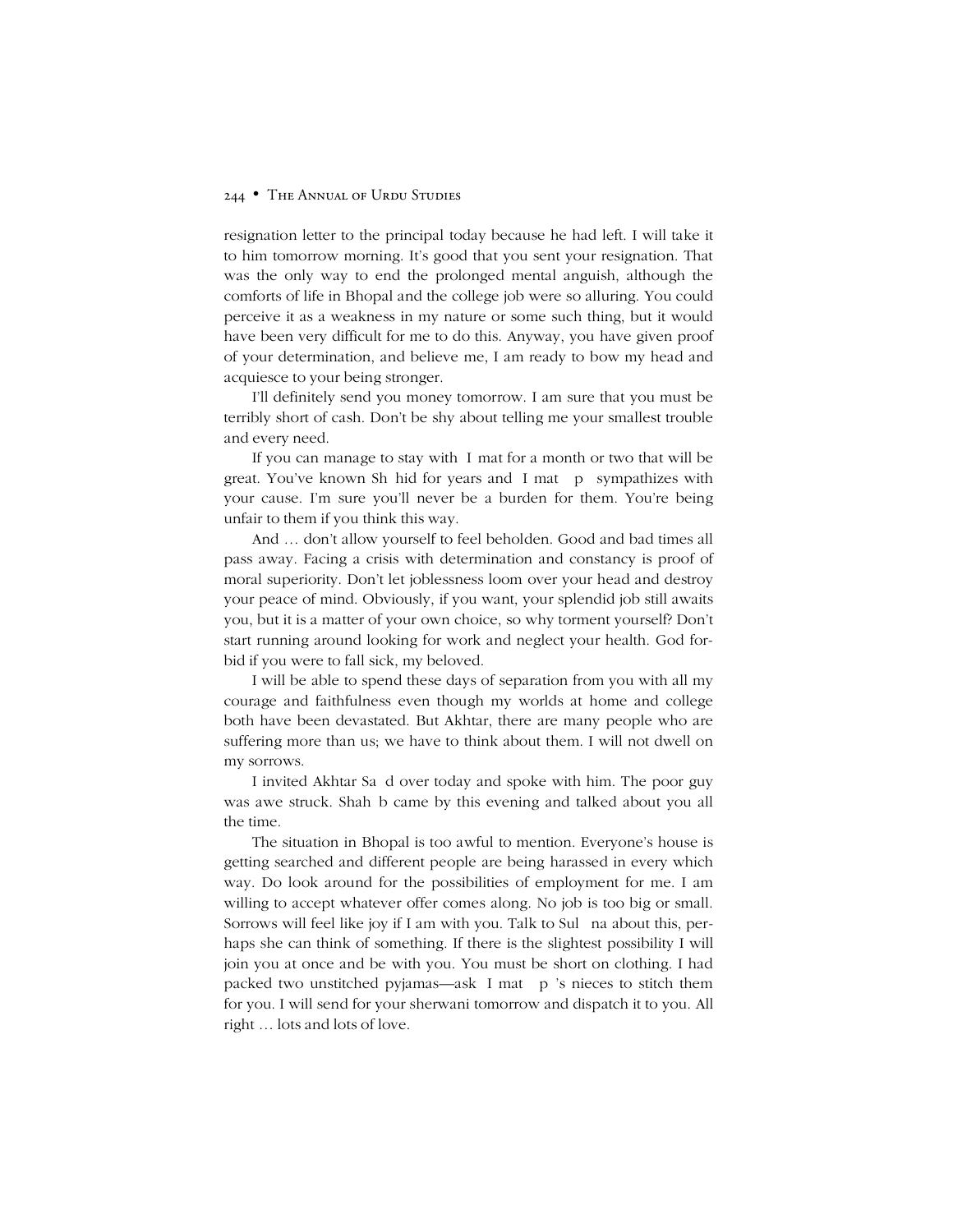#### SAFIYA AKHTAR • 245

Your very own, )afiya

> Bhopal 1January 1950

Akhtar dearest,

Your resignation is still in Nausha Şāḥib's pocket. I will try to push it along with Nausha Şāḥib's help when the college reopens day after tomorrow. The poor principal in his innocence is bent upon sympathizing with me and has been trying to convince me in so many ways to ask you to come back. He says that if you return just once you will get over this passion. On the other hand, this news has spread all over the city. I heard that the *Nadim* has published the story twice, giving different versions. Some people think that we have separated. In short, there has been a lot of gossip. What could have been a better opportunity than this to satisfy your desire for tumult, Akhtar? The blaze of your love is bent on leaving me burnished gold. Let me continue receiving lessons on strength of character.

Oh yes, I'll send your sherwani and clothes with T%j. If you don't need the quilt, do send it back … it will be hard to lug around. Secondly, don't be too humble or desperate in your job quest; keeping one's poise is both appropriate and necessary. Otherwise, one's indigence becomes obvious to others and this weakens the case. Don't feel helpless about money. Even if you can't earn something in three or four months we'll manage, maybe not very well but badly. In any case, we'll keep going.

There is a phase of gloomy and miserable days here. I attempted to decorate your memories with the arrival of the New Year. Why am I grieving? I thought to myself:

*v!h "#\$ñ na "#\$ñ par sajn%, g&ar ham-k! "j saj"n" hai*

Whether he comes or not, but my sweet, I have to deck out the house today

But believe me, this heart is so rebellious it is beyond my control. Anyway, I want to pass this day by keeping myself busy, working away.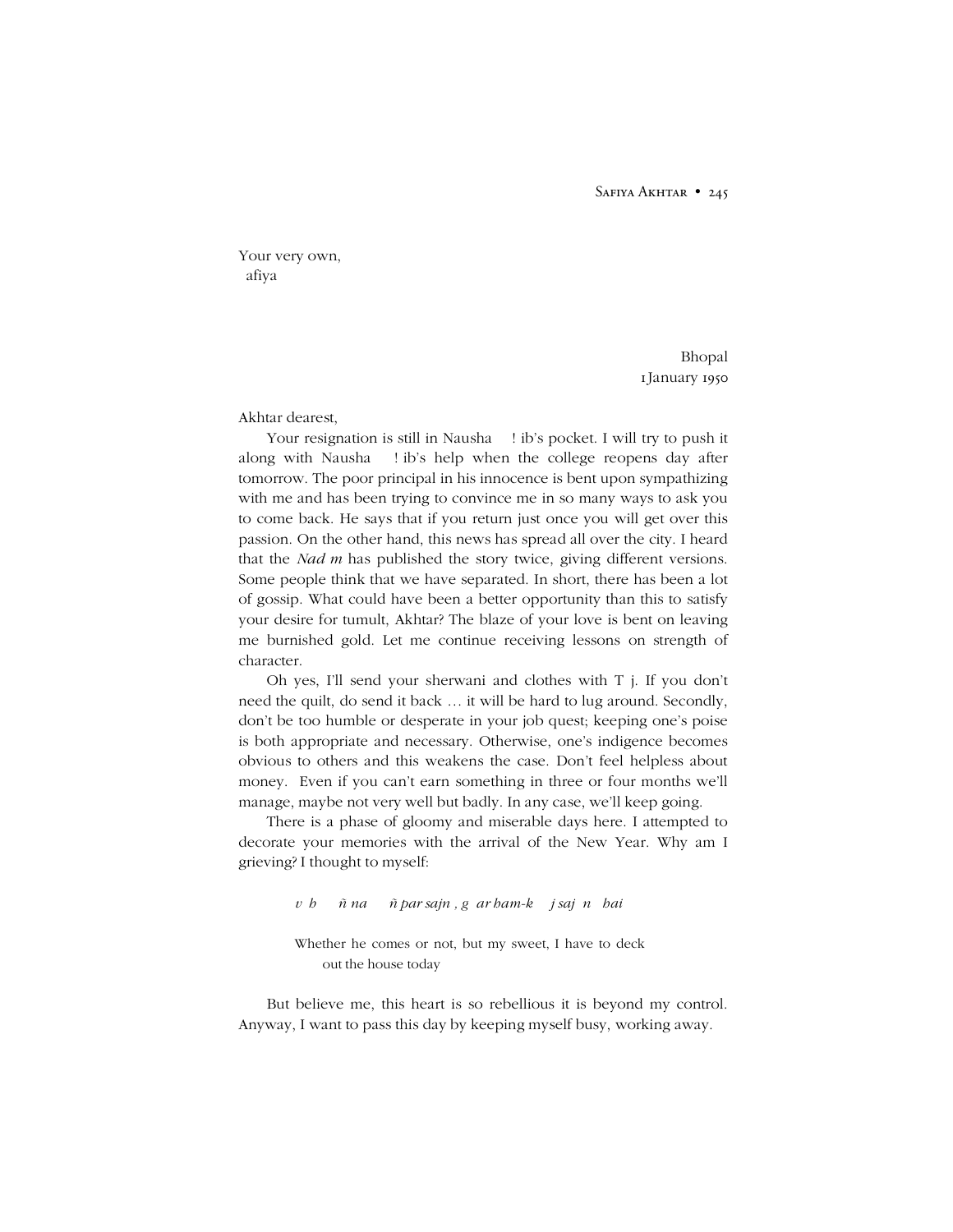## 246 • The Annual of Urdu Studies

I have let Bațī Bī off; Usmān can cook by himself. There's not much to cook anyway … it's not a problem.

I'll send more money as soon as I get my salary. How can you live on so little in Bombay, especially when you are planning to move out of Shahīd's place? Give my greetings to 'Ismat Āpā. I'll send her razai with Tāj as well. Will write again soon, at least this is an opportunity to talk to you or else it's just me and myself.

That's all for now.

Lots of love, Your Şaffō

> Bhopal, 5 January 1950

Dearest Akhtar,

1

It's been three or four days since I wrote to you. This distance and silence suffocates me. There's always something new happening at the college. There was the inauguration of a new playground for girls and Mrs. Banerji was invited. I was awfully busy for two days without a moment to spare, but there was no way out. Anyway, it passed off well. Today I had time off, but Salmā was leaving so I had to go to Shimla<sup>1</sup> to meet with her and say goodbye.

Here's your update: day before yesterday, the 3rd day of this month, the principal reluctantly accepted your resignation. He feels very bad about having to do this and was saying to me yesterday that had he known about this earlier he would have talked to you and persuaded you to stay. Safiu'l-Lah and some others have applied for your position. I asked him if it was acceptable for me to apply as well. He said that I could on the condition that I had intentions of staying. Anyway, I will do as you advise.

How are you getting along? How are things? Sleep eludes me when these thoughts come to my mind. Don't lose heart. Things will definitely improve. These are just passing problems. There is nothing more soul sapping than our separation. The college seems bleaker than the house. I had gotten used to your support there even more than at home. I took

<sup>&</sup>lt;sup>1</sup>Name of Şāḥibzāda Rashīdu'z-Zafar Khān Şaḥib's kothi.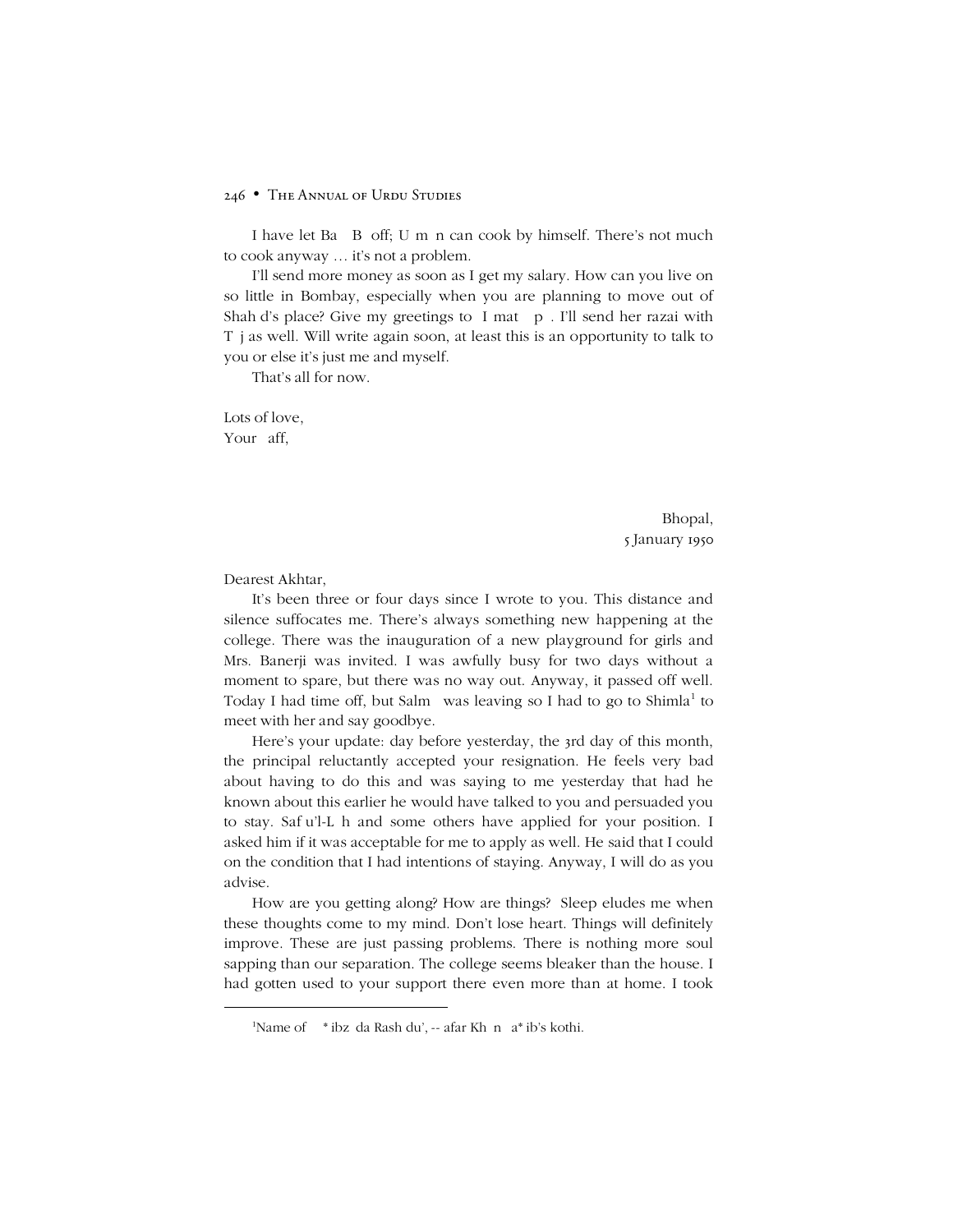care of running the house, but at work I had become dependent on you. I feel terribly alone without you. The newest challenge is that we have been asked to enroll boys in the fourth year class; today there were boys there along with girls.

Akhtar, please write to me often; your letters keep me going. Naf's misses you a lot and sends you love. May God will that I get to see your handwriting again tomorrow.

My cloistered lifestyle will bring a smile to your lips. Akhtar! Come, let me love you.

Your Şafiya

Bhopal, 20 July 1950

Dearest Akhtar,

Lots of love and countless greetings.

There were two letters from you in the afternoon post. The first one was written on the morning of Eid and the second was about the application.

Akhtar! It isn't often that I ignore your advice. Logically, I should have begun working on what you said this time as well. However, I felt I needed to talk to you before beginning to act on your suggestion.

Firstly, the deadline for the applications was 15 July. Applications are here already, although the date for reviewing them will be in the fourth week of July. Rashidu'z-Zafar Şāḥib has gone to Bombay so it won't be possible to see him and talk with him about this. Secondly, our principal, Mr. Melhotra, who is also a member of the review committee, will probably voice strong opposition to my candidacy, and I'm afraid there is a likelihood of me losing his goodwill, which until now I have enjoyed. What if I don't get the scholarship and the situation at work becomes unpleasant as well? Thirdly, this problem of membership is also important; it could be an issue for debate. In any case, if one is determined, these hindrances aren't all that significant. The most crucial issue that we have to resolve before embarking on a venture like this is about our children. Akhtar! You know that Jādū is going to be six soon and Ovais has just turned four. I have clasped them to my bosom so far and gone through all sorts of ordeals for their sake. I have not been a bad mother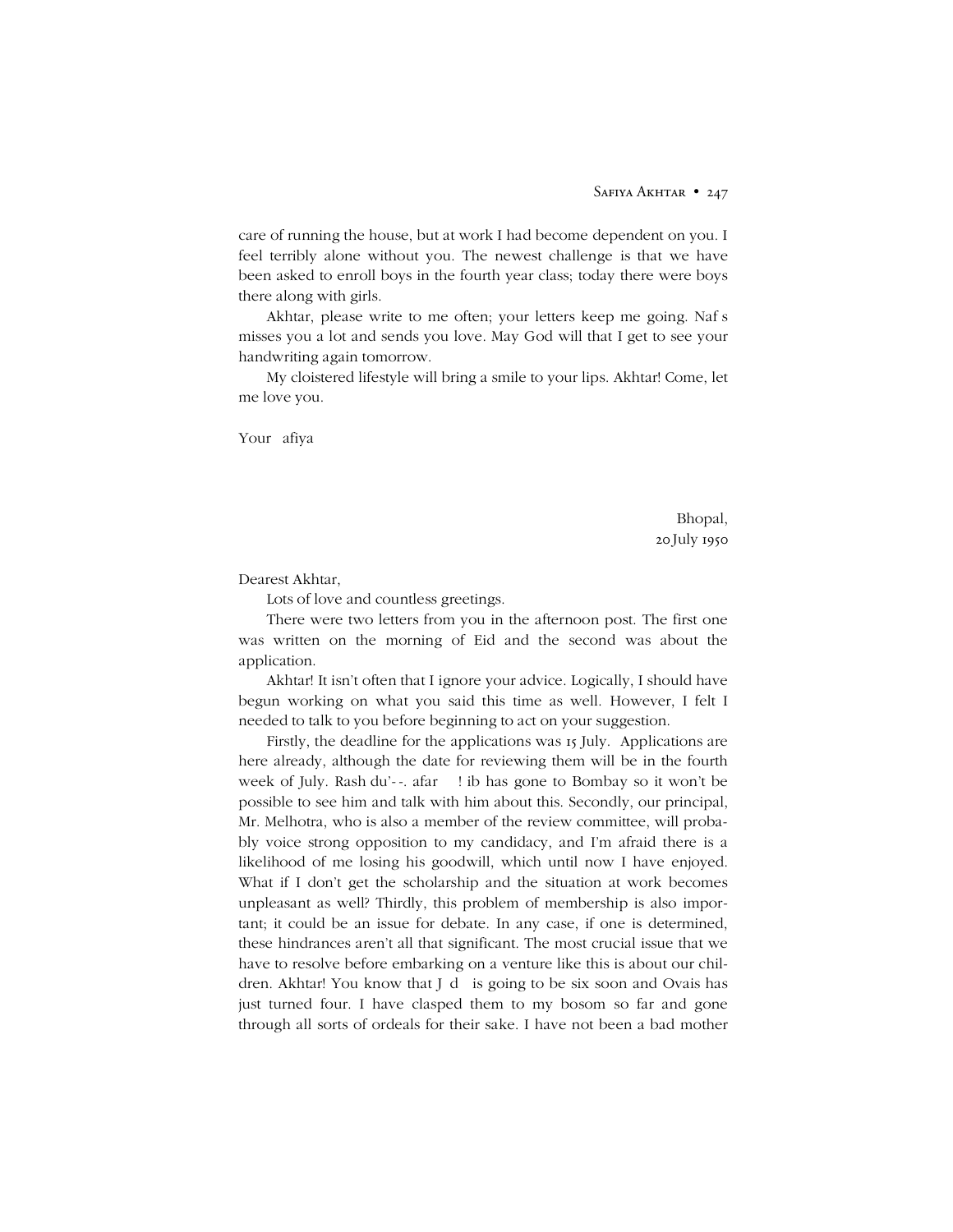# 248 • The Annual of Urdu Studies

and have done a father's duties when needed. How can I drop them in your lap now when you're struggling in Bombay, living in stressful, anxiety-filled circumstances, and go off to America in pursuit of a career? Will it be at all possible? Can it be the right thing to do? How will it ever be possible for me to go in pursuit of my own advancement and recognition leaving you and depriving my children in the process? I see that your enthusiasm is well intended but look at it from my perspective, beloved. You can try to take care of both children but it will be difficult and cause more problems.

My love, I cannot bear to be separated from you in this way and travel in foreign lands for almost two years! You are a poet. And if you can say, "I won't love you if you don't want me to," then you can love in the manner of Shelley, that is, love me not in flesh and blood but only in your imagination. But I am not made this way. I am in love with you and for that reason I need you in my life. How can I put myself to such a test for my career? Akhtar, if you were to go away from me for fourteen years I would live by the strength of my faith in you, but I cannot wrench myself away from you, beloved!

My love, what is this you have asked me? For that I do not have the will to comply. Akhtar! It is enough for me to pass through this life at your feet. This means everything to me. There cannot be greatness waiting for me now without you. If I have a job it is not for the sake of honor or to add to my dignity, but rather to make our lives easier. The day your financial situation becomes stable I will leave this job and devote myself wholly to serving you. My M.Ed. degree will be of no consequence then. Think about it once again from my perspective, feeling the way I do, and if your decision is irrevocable, after that I will have no misgivings about striving for the fellowship.

Savērā arrived at the college address yesterday. I will write to Tābāñ and to Bha'i Zafar too, though he must be angry with me for not going to Khairabad.

The weather here has turned exquisitely sensual. Nights are crispy cold and days so pleasant! Being in Bombay you can't imagine how it feels here. The hills are lush and green and the fields are verdant whichever way one looks. "If you were here why would the eye wander."

Come Akhtar! Let me flow in your veins. I have prayed long and hard to make you mine. Seven years have gone by and for the most part we have been separated. My yearning grows with every passing day. I cannot live away from you much longer.

Akhtar, I desire your companionship and you want to send me a mil-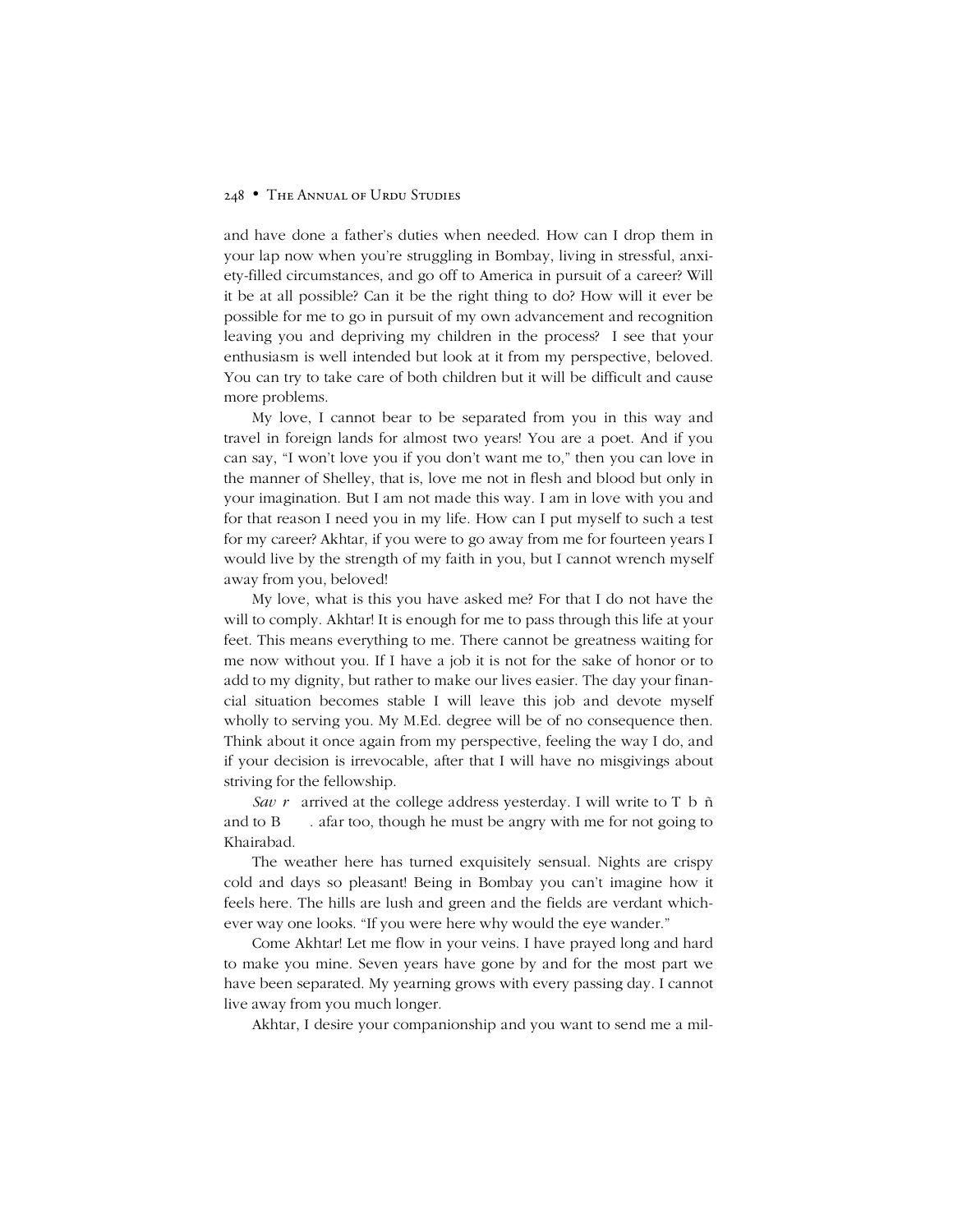lion miles away! I am truly scared of your lyrical style of love. My very own Akhtar! Come, take me to you, hide me within you in such a way that I may not exist outside of you. Let there just be you and me within you.

Your Saffō

Bhopal 21 January 1951

# Partner!

I have your letter. I see you are writing longer letters now, but don't mix bitterness with romance*.* You know very well that it was my choice, my desire, my wish to be associated with you. A single "no" from me would have been enough to end our relationship. I also helped you overcome your hesitancy and uncertainty. If I hadn't succumbed to my "superfluous desire and blithe audacity" in daring to write to you, who knows where our lives would be drifting now. It's been over seven years since I became yours. The delightful accord we have shared in these seven years would be hard to find in married lives. To me the path was obvious, I wanted to be with you at all costs. But you, despite your dilemmas and anxieties, never thought of me as separate from you at any moment. Time and again you stifled your desires and ambitions but never allowed anything to come between us. You sought my companionship and I gave you my support. In this relationship, my beloved, you gave me so much more than you got from me. The innocent shining faces of my exceptionally intelligent and affectionate children thrill my motherhood with every breath and welcome this gift from you with new and unique fervor. The rush of pride I experience on glimpsing your reflection in the eyes of Jādū and Ovais is enough to make me surrender at your feet.

Akhtar! You have endured more sorrows and have had few joys in life. The contentment, the confidence that comes from peaceful nurture has seldom been your lot. If I can give you the mental peace that saves you from anguish, torment and distress, I will consider my life successful. During these years I must have given you worries, but not once did I not regret those instances. Please don't think even for a moment that my life is of any worth without you. Keep me always with you on the most difficult paths, through troubled times, and you will find a smile on my lips. My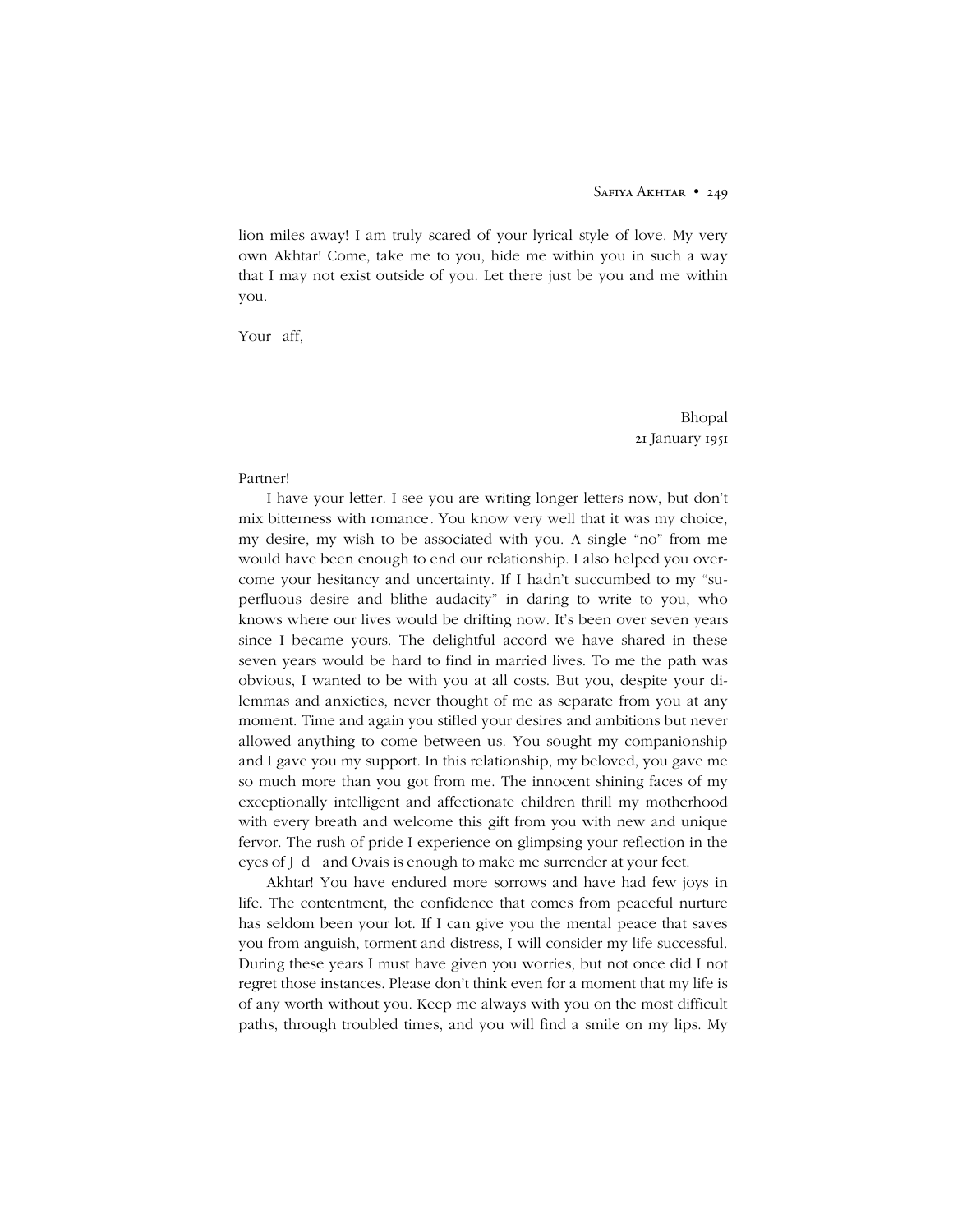partner! My life would become meaningless if you were not to need me anymore. I would rather die than live to see such a day.

Have confidence in yourself, have confidence in me, and you will find that confidence in life comes naturally to you. Victory will be yours. Akhtar, don't allow yourself to become depressed. We get to live just once. Come, let us draw what we can from life for ourselves and our children.

It's the 21st of January today, plan on being here on the 20th of February. I will somehow pass this month waiting for you. Every morning I will wake up with the happy thought that the day of your arrival comes nearer. My poor Ovais, he doesn't tire of asking morning and evening when his *abbi* is going to come. I happened to say that you are coming in February so he asked, "Will he come flying to us, *farr-farr*? Is that why he's coming in *Farvari*?" Tell me, where did he get this poetic disposition from?

Yesterday was our college's convocation. There was the Vice-Chancellor's lunch which I was invited to. Agra University's Registrar was present and was asking about you. He seems to know you quite well, going back all the way to your Gwalior days. This morning was a group photo session scheduled with the Vice-Chancellor. I had to go. All of this is because of your standing. "What blackness have they taken from my heart's core."

I get a low-grade fever in the evening these days. I feel as if my body is burning up even though the fever is not that high. Burning in the passion of separation … maybe that's what it is. I'll wait and watch for a few days then consult a hakim*.* Doctors are no good. I don't have the courage to seek a doctor after that awful experience when Jādū was ill.

Convey my greetings to all your friends. I am thinking of writing to Sultāna. Is the Valkeshwar Road address still current?

Shahāb's wife has gone back along with her mother-in-law. Shahāb organized innumerable, endless musical evenings to impress his wife. I heard that all the tabla players and accompanists from the city gathered together in the front room until well past midnight while the poor wife sat suffocated in the adjoining chamber. Mian Shahab had thought that all this would impress her a lot. Now that she has gone away with his mother, he is very lonely and also worried about the fate of the leftover provisions like ghee, etc., that he had collected for the visit.

What more to write? I have talked to you at length. I have bought a very pretty fabric to have a new razai made for you. Your old one must be worn out now, bring it back with you and I'll have this new one ready.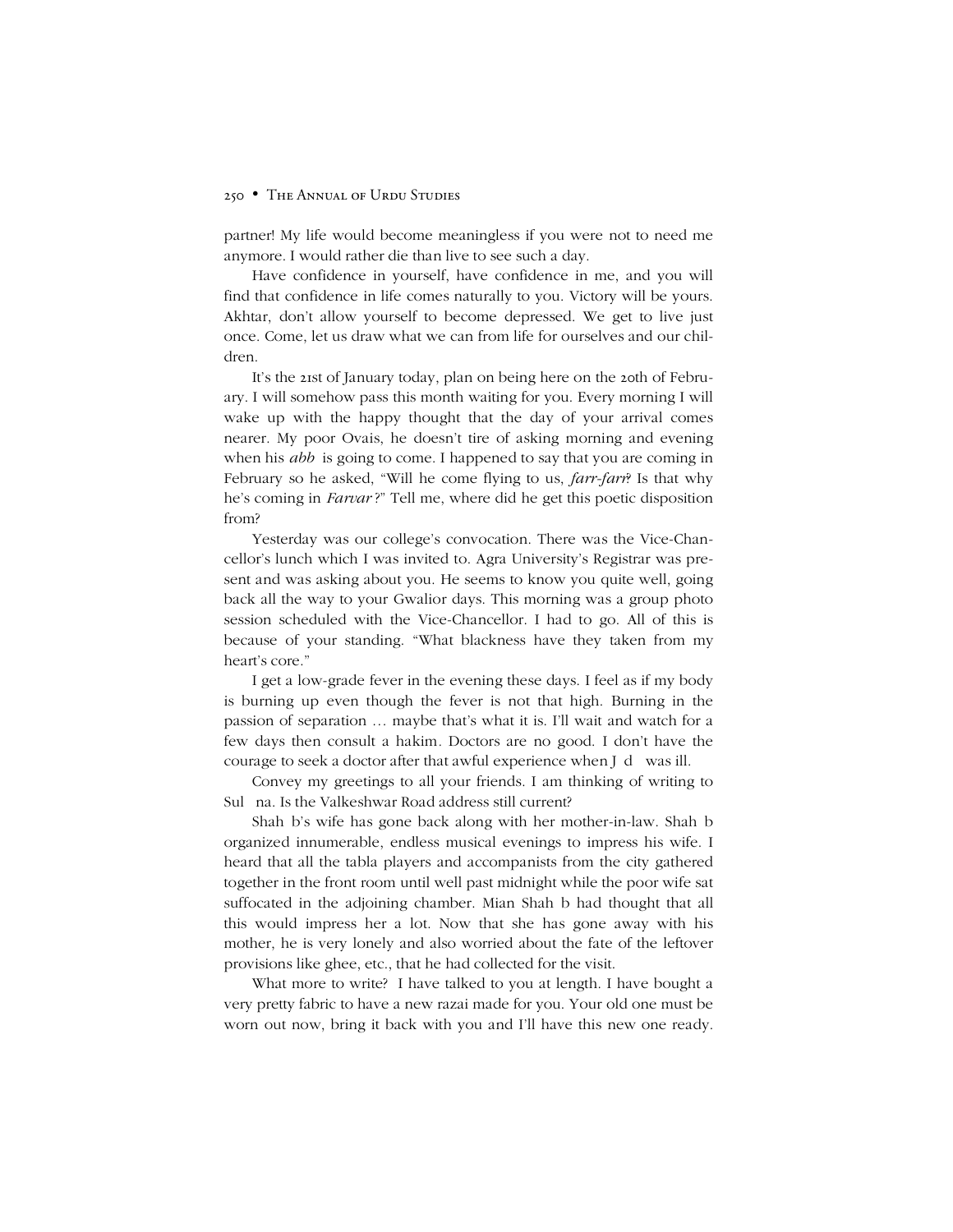I'm also expecting to get two new kurtas for you. Let's see … All right, lots and lots of love,

Your Saffō

Bhopal 5 February 1952

Precious Love,

I got your letter. Akhtar, don't allow yourself to languish this way, worrying about me. You know that I have determination and courage. I haven't given up even now. Sometimes I trouble you with descriptions of my afflictions, but what can I do my beloved. My agonies are such that I can't possibly share them with anyone but you. I was perceptibly better in December but now the pain is coming back again. As long as I can manage, I'll carry on. We have to make plans for regular treatment during the coming break. There's no other way.

You say that if you were to leave Bombay and come here, unemployment would make things difficult. I know your nature and temper. You are overly sensitive about unemployment. So then, what do you say?

All I know is that in this situation you have to live for me and I for you, and together we have to be there for our children. They look up to us and we cannot betray them.

Come home by the 12th of February and plan on staying not for a week but at least two weeks so that we can talk a little about the future.

Misdāg came by. Jādū wouldn't let her go without making her write a story for him in his notebook. Then he began to talk about story writing and made such insightful remarks that Misdaq was dumbfounded.

Now Ovais has started school too; Jādū takes care of him. Yesterday Jādū reported that Ovais got mixed up and at least three of his mistakes had to be corrected. One of them is that he recognizes the school bell, but as a signal that it is time to go home.

The children are so excited with the news of your visit that they can barely sleep. Write to them as often as you can. I was extremely troubled all January with my illness and also the elections. As for the election results, they are out, but not a single nominee of Na<sup>3</sup> Rah was elected. I was very disappointed, Akhtar. I wonder if these people do any work at all? The situation in Bhopal is very conducive, what we lack are good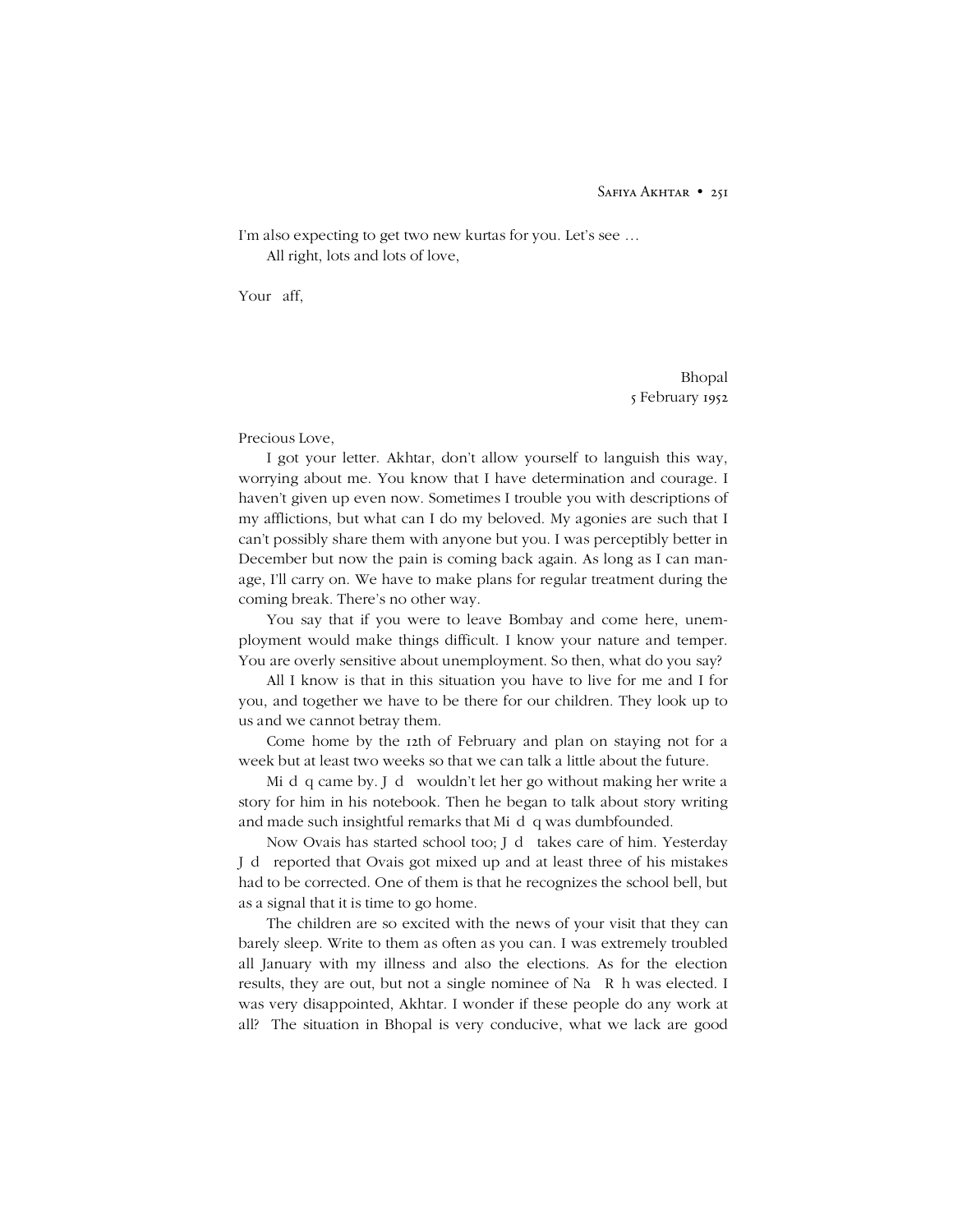workers. As far as my ailment is concerned, we have to see what happens in the end.

I heard glowing descriptions of the Industrial Exhibition at Bombay from Mişdāq. I longed to come to Bombay, even for a few days, but have neither the money nor the health.

I am writing at the college. The constant coming and going of students is disrupting my thoughts. But if I were to go home and write, there would be no one to drop it off at the mailbox. Jādū and Ovais would be in school.

So long then, a thousand embraces. Send me the date of your arrival.

Your Şafiya

Lucknow 8 November 1952

My good Akhtar,

I have your letter. Your worrying makes me more despondent than ever. Don't fret, maybe the days of trial will pass somehow. How can I agree with your advice to live in Bhopal and take treatment from Hakim 2iy%u'l-1asan when #Abdu'l-Maj'd's treatment has more or less paralyzed me? There is the bed and there's me. After many days my fever has come down to 99 degrees. I am afraid to start any new treatment.

Did you read out the announcement about Majaz in the Anjuman? Parkāsh is not happy with it.

I learned that you have been invited to Amravati. Now listen to me and have a single-minded approach to this. Take whatever you can get in November and come straight to Lucknow in early December. Spend a month at home in Lucknow, you'll feel relaxed. Maybe I'll be better by then, or else I can enjoy your loving care. You have a habit of making plans and then canceling. So regard the program I have suggested as final.

The children liked the plastic bags, though they don't seem durable. They'll be writing to you soon.

I don't have the strength to write more. Take my love, my beloved, with laughter and smiles.

Your very own, Saffō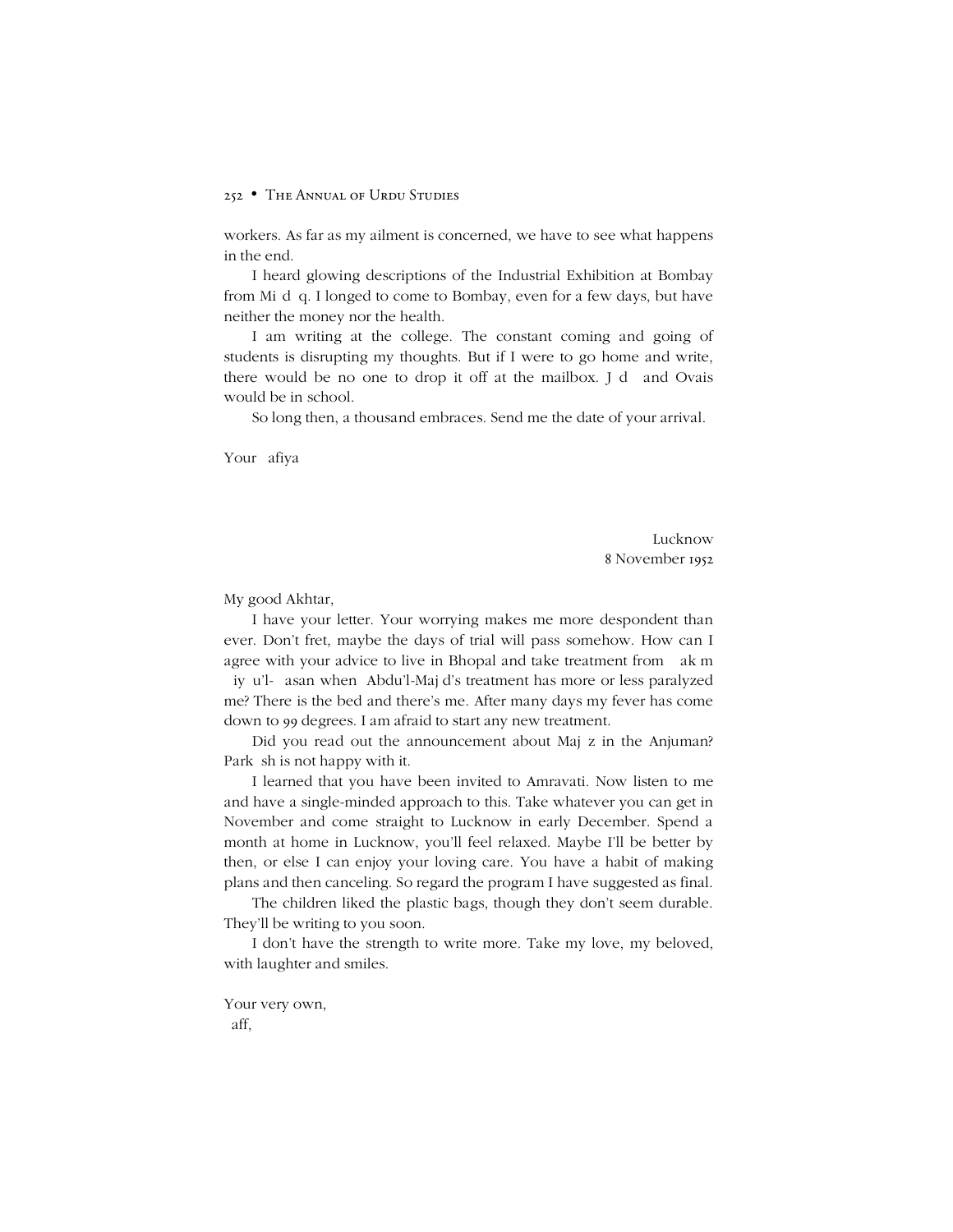SAFIYA AKHTAR • 253

Lucknow 27 November 1952

My good Akhtar,

I have been trying so hard for the last four or five days to write a couple of lines by way of a letter to you, but couldn't muster enough energy to do even that. You promised to visit in December ... Jādū and Salmān are counting the days and seeking omens for the date of your arrival.

Any news from Amravati?

You must be getting the details of my condition from Hamida's letters. I'm on homeopathic medicine these days. You say that I should consult Dr. 'Abdu'l-Hamid so I will do that.

What else to write, Akhtar? Come and see me … once. Lots and lots of love.

Your Saffō

Lucknow 23 December 1952

Akhtar dearest,

The month of December has passed in waiting. My sweet beloved!

Are you now planning on visiting in January? I know that you must be struggling there for the sake of my needs. But please, come show your face to me, just this once. Make sure to come in January my beloved, I don't have the strength to wait any longer.

Our ninth anniversary is two days away. Akhtar, I await the gift of your love. You won't disappoint me, will you? I send my love and the children's too.

I thirst for your sight.

Saffō